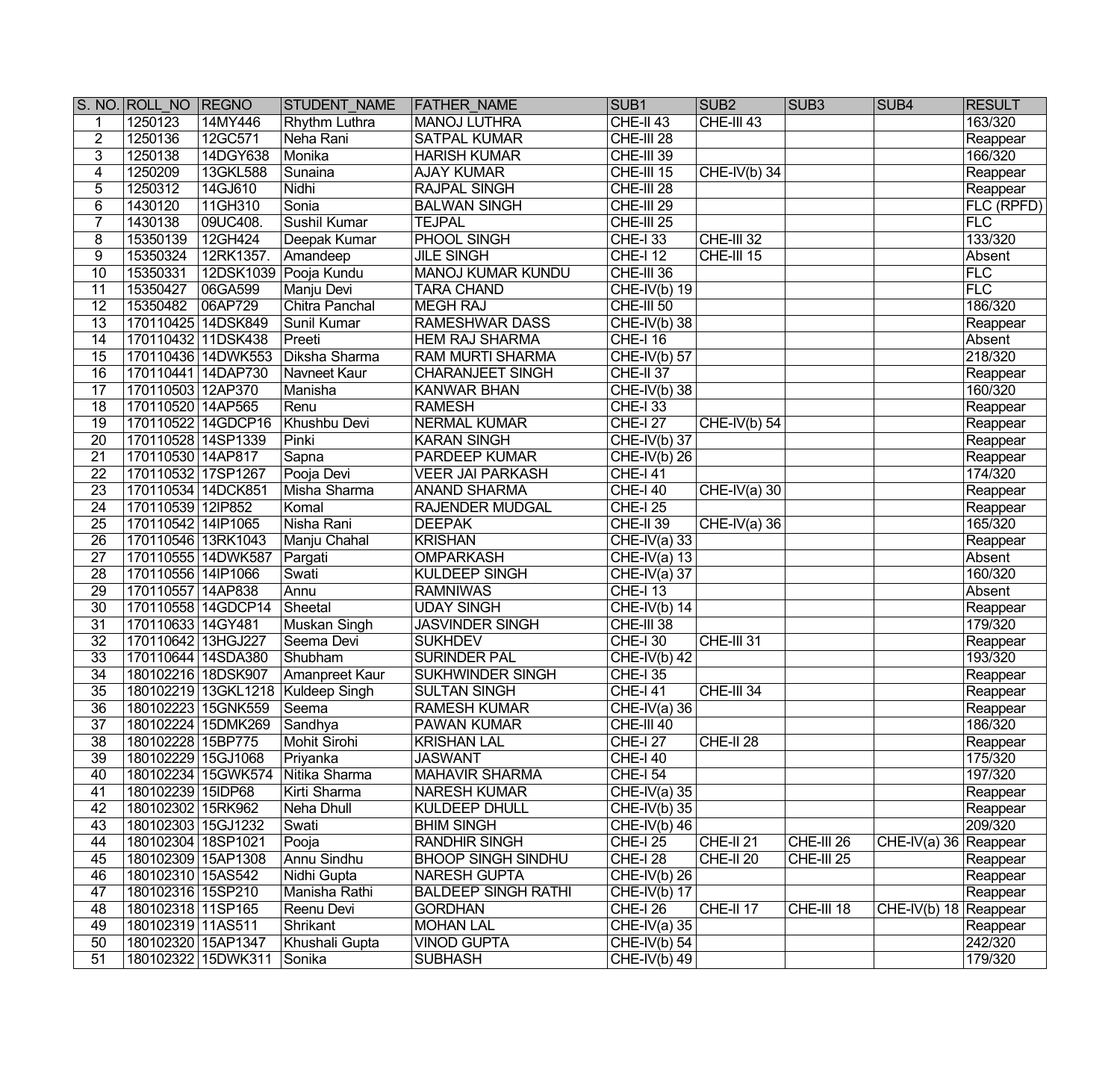| 52              | 180102324 15AP1123  |                                | Rajiv                              | <b>KARAMBIR</b>             | CHE-II <sub>27</sub>       | CHE-IV(a) $34$       |                           |                             | Reappear |
|-----------------|---------------------|--------------------------------|------------------------------------|-----------------------------|----------------------------|----------------------|---------------------------|-----------------------------|----------|
| 53              | 180102325 15IP580   |                                | Kiran                              | <b>SANJAY KAUSHIK</b>       | CHE-IV(a) $37$             |                      |                           |                             | Reappear |
| 54              | 180102326 18SP1120  |                                | Neeraj                             | <b>SURESH</b>               | CHE-II <sub>27</sub>       | $CHE-IV(b)$ 36       |                           |                             | Reappear |
| 55              | 180102327 12IGK442  |                                | <b>Tanu Shree</b>                  | <b>DEVI SINGH</b>           | <b>CHE-I 41</b>            | CHE-II 33            | CHE-IV(a) 34              |                             | Reappear |
| $\overline{56}$ | 180102328 13AMK167  |                                | Preeti                             | RADHE SHAYAM                | CHE-II 40                  | CHE-IV(a) $35$       |                           |                             | Reappear |
| $\overline{57}$ | 180102329 15AP1148  |                                | Sakshi Sharma                      | <b>SATISH SHARMA</b>        | <b>CHE-I 45</b>            | CHE-IV(a) $43$       |                           |                             | 168/320  |
| $\overline{58}$ | 180102330 15AP1236  |                                | Namita                             | <b>RAJESH</b>               | $CHE-IV(a)$ 46             |                      |                           |                             | 190/320  |
| 59              | 180102338 12SP17    |                                | Sheetal                            | <b>JASBIR SINGH</b>         | <b>CHE-I 44</b>            |                      |                           |                             | 214/320  |
| 60              | 180102339 14AP538   |                                | Gourav Saini                       | <b>OM PARKASH</b>           | $CHE-IV(a)$ 46             |                      |                           |                             | 177/320  |
| 61              | 180102345 14AP507   |                                | Ankit                              | <b>AJIT SINGH</b>           | <b>CHE-I 23</b>            | CHE-II 13            | $CHE-IV(a)$ 33            |                             | Reappear |
| 62              | 180102346 18SP1119  |                                | Reena                              | <b>PARKASH CHAND</b>        | $CHE-I 23$                 | CHE-II <sub>27</sub> | CHE-III 26                | CHE-IV(b) 25 Reappear       |          |
| 63              | 180102349 14AS417   |                                | Anshul                             | <b>DEVIDAYAL</b>            | $CHE-II 29$                |                      |                           |                             | Reappear |
| 64              | 180102350 18SP996   |                                | Kusum Devi                         | <b>SURESH PAHAL</b>         | $CHE-II 38$                | $CHE-IV(b)$ 17       |                           |                             | Reappear |
| 65              | 180102353 15DWK351  |                                | Aashta Sharma                      | <b>ANIL KUMAR SHARMA</b>    | CHE-II 42                  | CHE-IV(a) 33         |                           |                             | Reappear |
| 66              | 180102354 15DSK953  |                                | Rouble                             | <b>RAM KUMAR</b>            | CHE-II 19                  | CHE-IV(b) 17         |                           |                             | Reappear |
| 67              | 180102356 14AP512   |                                | Krishan Kumar                      | <b>NIRMAL SINGH</b>         | CHE-II 32                  | $CHE-IV(a)$ 42       |                           |                             | Reappear |
| 68              | 180102358 15DWK216  |                                | Nisha Devi                         | <b>JOGINDER KUMAR</b>       | CHE-II 46                  | CHE-III 29           | $CHE-IV(b)$ 18            |                             | Reappear |
| 69              | 180102359 15DWK251  |                                | Diksha                             | <b>PARAMJEET SINGH</b>      | CHE-II 33                  |                      |                           |                             | Reappear |
| 70              | 180102361 15SP216   |                                | Madhu Saini                        | <b>SURESH SAINI</b>         | $CHE-I 24$                 | CHE-II 16            | $CHE-IV(b)$ 12            |                             | Reappear |
| 71              | 180102362 18SP997   |                                | Nisha                              | RAJESH DISODIA              | <b>CHE-I 23</b>            | CHE-II <sub>25</sub> | $CHE-IV(a)$ 16            |                             | Reappear |
| $\overline{72}$ | 180102364 17IP1117  |                                | Geetanjali                         | <b>JASWANT SINGH</b>        | <b>CHE-I 16</b>            | CHE-II 12            | CHE-IV(b) $\overline{18}$ |                             | Reappear |
| 73              | 180102418 14MY1337  |                                | Shilpa Kalyaniya                   | <b>DALIP KALYANIYA</b>      | <b>CHE-I 21</b>            | CHE-II 39            | CHE-III 22                | CHE-IV(b) $12$ Reappear     |          |
| 74              | 180102431 15DGY498  |                                | Malika Chopra                      | KIMATPAL CHOPRA             | $\overline{CHE}$ -IV(b) 49 |                      |                           |                             | 208/320  |
| $\overline{75}$ | 180102433 15DGY291  |                                | Swati Dhiman                       | <b>RAMBHOOL</b>             | CHE-II <sub>42</sub>       | $CHE-IV(b)$ 45       |                           |                             | 179/320  |
| 76              |                     | 191102701 14DSK1006            | Nikita                             | <b>JAI KUMAR</b>            | $CHE-I 47$                 | CHE-II 48            | CHE-III 44                | CHE-IV(a) 49   188/320      |          |
| 77              | 191102702 15DSK923  |                                | Ritika Dahiya                      | <b>KRISHAN KUMAR DAHIYA</b> | <b>CHE-I 49</b>            | CHE-II <sub>29</sub> | CHE-III 47                | CHE-IV(b) 46 Reappear       |          |
| 78              | 191102703 14JC299   |                                | Pooja Devi                         | <b>PAWAN KUMAR</b>          | <b>CHE-I 29</b>            | CHE-II 32            | CHE-III 27                | CHE-IV(a) 28 Reappear       |          |
| 79              | 191102704 16UC571   |                                | Pratibha                           | <b>SUNIL DUTT</b>           | <b>CHE-I 59</b>            | CHE-II <sub>67</sub> | CHE-III <sub>62</sub>     | $CHE-IV(a) 53   241/320$    |          |
| 80              | 191102705 16GWK252  |                                | Jeevan                             | <b>RAJESH KUMAR</b>         | <b>CHE-I 60</b>            | CHE-II <sub>69</sub> | CHE-III 62                | $CHE-IV(a) 62   253/320$    |          |
| 81              | 191102706 16DSK900  |                                | Himani Sehrawat                    | <b>PUSHPENDER KUMAR</b>     | $CHE-I 51$                 | CHE-II 56            | CHE-III 52                | CHE-IV(a) 44 203/320        |          |
| 82              | 191102707 16DSK913  |                                | Mahima                             | <b>RAJESH KUMAR</b>         | <b>CHE-I 40</b>            | CHE-II 50            | CHE-III 36                | CHE-IV(a) 42 Reappear       |          |
| 83              | 191102708           |                                | Shivani Notna                      | <b>DEVI SINGH NOTNA</b>     | $CHE-133$                  | CHE-II 56            | CHE-III 49                | CHE-IV(a) $43$ RL (Regn.)   |          |
| 84              |                     |                                | 191102709 14DSK1135 Ambika Gupta   | <b>RANBIR GUPTA</b>         | <b>CHE-I 43</b>            | CHE-II 50            | CHE-III 53                | CHE-IV(a) 49 195/320        |          |
| 85              | 191102710           |                                | Shabnam Rani                       | <b>ISHWAR SINGH</b>         | $CHE-I$ 42                 | CHE-II 51            | CHE-III 41                | CHE-IV(b) 46 178/320        |          |
| 86              |                     |                                | 191102711 15GKL1399 Vishal Moonday | <b>JAI SINGH</b>            | <b>CHE-I 55</b>            | CHE-II <sub>52</sub> | CHE-III 50                | CHE-IV(a) 48 205/320        |          |
| 87              | 191102712 16DSK917  |                                | Nidhi                              | <b>RAJENDER KUMAR</b>       | <b>CHE-I 47</b>            | CHE-II <sub>53</sub> | CHE-III 42                | CHE-IV(a) $42 \mid 184/320$ |          |
| 88              | 191102713           |                                | Archana                            | <b>RAJBIR SINGH</b>         | $CHE-I 61$                 | $CHE-II 59$          | $CHE-III$ 49              | $CHE-IV(a) 28  RL (Regn.)$  |          |
| 89              |                     | 191102714   16GKL1198   Ravita |                                    | <b>SATBIR SINGH</b>         | <b>CHE-I 59</b>            | CHE-II <sub>62</sub> | CHE-III <sub>61</sub>     | CHE-IV(a) 54 236/320        |          |
| 90              |                     |                                | 191102715 16GKL1298 Varsha Tomar   | <b>PARMOD TOMAR</b>         | <b>CHE-I 50</b>            | CHE-II <sub>51</sub> | CHE-III 50                | CHE-IV(b) 54 205/320        |          |
| 91              | 191102716 16DSK902  |                                | Kirti                              | <b>VIPIN KUMAR</b>          | <b>CHE-I 54</b>            | CHE-II <sub>60</sub> | CHE-III 54                | CHE-IV(a) 48 216/320        |          |
| 92              | 191102717 16DSK932  |                                | Priyanka                           | <b>RAJESH KUMAR</b>         | <b>CHE-I 60</b>            | CHE-II 59            | CHE-III 57                | CHE-IV(a) 50 226/320        |          |
| 93              | 191102718 16MY1432  |                                | Sakshi                             | <b>DALEL SINGH</b>          | <b>CHE-I 43</b>            | CHE-II 48            | CHE-III 43                | CHE-IV(a) 43 177/320        |          |
| 94              | 191102719 16GC740   |                                | Ramandeep                          | <b>BALWINDER SINGH</b>      | <b>CHE-I 46</b>            | CHE-II <sub>42</sub> | CHE-III 47                | CHE-IV(b) 43   178/320      |          |
| 95              | 191102720   16GC726 |                                | Nitika                             | <b>KARAMBIR</b>             | <b>CHE-I 38</b>            | CHE-II 30            | CHE-III 35                | CHE-IV(b) $32$ Reappear     |          |
| 96              | 191102721 16KMD174  |                                | Shalini Rani                       | <b>RANDHIR SINGH</b>        | <b>CHE-I 36</b>            | CHE-II 48            | CHE-III 34                | CHE-IV(a) $35$ Reappear     |          |
| 97              | 191102722 16AMK136  |                                | Pooja                              | <b>SATYANARAYAN</b>         | <b>CHE-I 31</b>            | CHE-II 38            | CHE-III 33                | CHE-IV(a) 34 Reappear       |          |
| 98              | 191102723 16JMA349  |                                | Preeti                             | <b>RAJKUMAR</b>             | <b>CHE-I 59</b>            | CHE-II <sub>60</sub> | CHE-III 52                | CHE-IV(a) 48 219/320        |          |
| 99              |                     | 191102724 16GBKL227 Sarita     |                                    | <b>SHAMSHER SINGH</b>       | <b>CHE-I 47</b>            | CHE-II 58            | CHE-III 46                | CHE-IV(a) 42 193/320        |          |
| 100             | 191102725 15UC606   |                                | Mahakde Rani                       | <b>ANIL KUMAR</b>           | <b>CHE-I 17</b>            | CHE-II 19            | CHE-III 17                | CHE-IV(a) 18 Absent         |          |
| 101             |                     | 191102726 16DWK253 Ankita      |                                    | <b>VIJAY KUMAR</b>          | <b>CHE-I 39</b>            | CHE-II <sub>42</sub> | CHE-III 39                | CHE-IV(b) 54 171/320        |          |
| 102             | 191102727 15SP10    |                                | Kanika                             | <b>KARAMBIR</b>             | <b>CHE-I 42</b>            | CHE-II <sub>62</sub> | CHE-III 48                | CHE-IV(a) 42 194/320        |          |
| 103             | 191102728 16UC491   |                                | Navkiran Kaur                      | <b>JASBIR SINGH</b>         | <b>CHE-I 58</b>            | CHE-II <sub>62</sub> | CHE-III 49                | $CHE-IV(b)$ 40 Reappear     |          |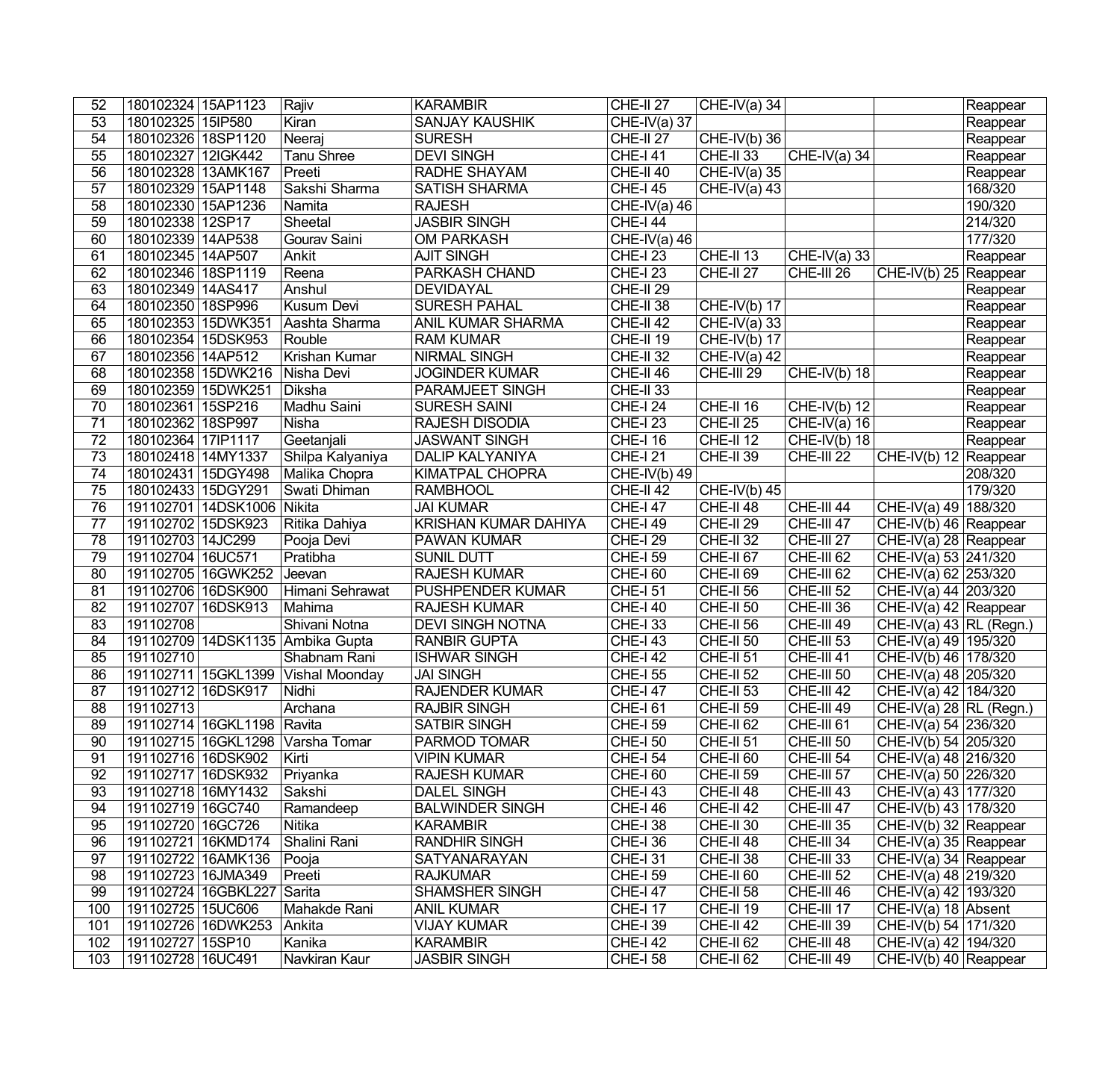| 104        | 191102729 16KMP467                     |                                 | Rashmi            | <b>VED PRAKASH</b>                        | $CHE-I 41$                         | CHE-II 43              | CHE-III 37               | CHE-IV(a) 41 Reappear                                        |  |
|------------|----------------------------------------|---------------------------------|-------------------|-------------------------------------------|------------------------------------|------------------------|--------------------------|--------------------------------------------------------------|--|
| 105        | 191102730                              |                                 | Shagun            | <b>TEJINDER SINGH</b>                     | <b>CHE-I 53</b>                    | CHE-II <sub>61</sub>   | CHE-III 50               | CHE-IV(a) 51 215/320                                         |  |
| 106        | 191102731 16DWK808                     |                                 | Akshiti           | <b>MOHAN SINGH</b>                        | <b>CHE-141</b>                     | CHE-II 41              | CHE-III 30               | CHE-IV(b) 35 Reappear                                        |  |
| 107        | 191102732 16DSK899                     |                                 | Anju              | <b>RAM KUMAR</b>                          | <b>CHE-I 59</b>                    | CHE-II <sub>65</sub>   | CHE-III 63               | CHE-IV(a) 53 240/320                                         |  |
| 108        | 191102733 14GNK556                     |                                 | Arvind            | <b>BIR CHAND</b>                          | CHE-I0                             | CHE-II <sub>1</sub>    | CHE-III 0                | CHE-IV(a) $0$   Absent                                       |  |
| 109        |                                        | 191102734 15GWK516 Pooja Devi   |                   | <b>RATTAN SINGH</b>                       | <b>CHE-I 35</b>                    | CHE-II 43              | CHE-III 34               | CHE-IV(a) 32 Reappear                                        |  |
| 110        |                                        | 191102735 16GWK195   Komal Devi |                   | <b>BEER BHAN</b>                          | <b>CHE-I 49</b>                    | CHE-II 48              | CHE-III 33               | CHE-IV(a) 41 Reappear                                        |  |
| 111        |                                        | 191102736 15DWK434              | Gurpreet Kaur     | <b>RANDHIR SINGH</b>                      | <b>CHE-I 39</b>                    | CHE-II 46              | $CHE-III$ 35             | CHE-IV(b) 27 Reappear                                        |  |
| 112        | 191102737 16IGK990                     |                                 | Vijeta Devi       | <b>PARDEEP KUMAR</b>                      | <b>CHE-I 42</b>                    | CHE-II 56              | CHE-III 36               | CHE-IV(b) 40 Reappear                                        |  |
| 113        |                                        | 191102738 16GBKL229 Saneh Lata  |                   | <b>RANJEET SHARMA</b>                     | $CHE-I$ 44                         | CHE-II 56              | CHE-III 42               | CHE-IV(a) 46 188/320                                         |  |
| 114        | 191102739 16DSK782                     |                                 | Vinod Kumar       | <b>NARESH KUMAR</b>                       | $CHE-I$ 34                         | CHE-II <sub>63</sub>   | CHE-III 41               | CHE-IV(a) $45$ Reappear                                      |  |
| 115        | 191102740 16DCK723                     |                                 | Karan             | <b>GAJE SINGH</b>                         | <b>CHE-I 35</b>                    | CHE-II 42              | CHE-III 33               | CHE-IV(a) 41 Reappear                                        |  |
| 116        | 191102741 15UC859                      |                                 | Pinki             | <b>KARNVIR SINGH</b>                      | $CHE-I$ 58                         | CHE-II <sub>69</sub>   | CHE-III 60               | CHE-IV(a) 62 249/320                                         |  |
| 117        | 191102742 15DSK929                     |                                 | Kirti             | <b>CHARAN SINGH</b>                       | <b>CHE-I 47</b>                    | CHE-II 44              | CHE-III 47               | CHE-IV(b) 46 184/320                                         |  |
| 118        | 191102743 13DMK538                     |                                 | Anjali            | <b>NARESH KUMAR</b>                       | <b>CHE-I 32</b>                    | CHE-II 49              | CHE-III 41               | $CHE-IV(a)$ 42 Reappear                                      |  |
| 119        | 191102744 16UC900                      |                                 | Kalpana           | <b>RAJBIR</b>                             | <b>CHE-I 35</b>                    | CHE-II 34              | CHE-III 30               | CHE-IV(b) 43 Reappear                                        |  |
| 120        |                                        | 191102801 16GKL1180             | Param Midha       | <b>GOPAL KRISHAN</b>                      | <b>CHE-141</b>                     | CHE-II <sub>29</sub>   | CHE-III 42               | CHE-IV(b) 35 Reappear                                        |  |
| 121        | 191102802 15IP483                      |                                 | Mona              | <b>BIJENDER PAL</b>                       | <b>CHE-I 27</b>                    | CHE-II <sub>28</sub>   | CHE-III 28               | CHE-IV(b) 26 Reappear                                        |  |
| 122        | 191102803 16AP1806                     |                                 | Pinki             | <b>BAJINDER</b>                           | <b>CHE-I 37</b>                    | CHE-II 47              | <b>CHE-III 49</b>        | CHE-IV(a) 45 Reappear                                        |  |
| 123        | 191102804 16AP1175                     |                                 | Sweety Sharma     | <b>JASBIR BHARDWAJ</b>                    | $CHE-I$ 59                         | CHE-II 54              | CHE-III 55               | CHE-IV(b) 52 220/320                                         |  |
| 124        | 191102805 16AP1217                     |                                 | Namarta           | <b>RAJ KAPOOR</b>                         | <b>CHE-I 30</b>                    | CHE-II <sub>25</sub>   | CHE-III 23               | CHE-IV(b) 21 Reappear                                        |  |
| 125        | 191102806                              |                                 | Navdeep           | <b>GULAB SINGH</b>                        | <b>CHE-I 55</b>                    | CHE-II 46              | CHE-III 55               | CHE-IV(a) 43   199/320                                       |  |
| 126        | 191102807 16GDCP68                     |                                 | Ritu              | <b>SHIV KUMAR</b>                         | $CHE-I 42$                         | CHE-II 42              | CHE-III 44               | CHE-IV(b) 27 Reappear                                        |  |
| 127        | 191102808 16AP1181                     |                                 | Simran Chawla     | <b>BHARAT BHUSHAN</b>                     | $CHE-I$ 41                         | CHE-II <sub>27</sub>   | CHE-III 39               | CHE-IV(b) 50 Reappear                                        |  |
| 128        |                                        | 191102809 16GKL1172 Anjali      |                   | <b>OMBIR SINGH</b>                        | <b>CHE-I 49</b>                    | <b>CHE-II 52</b>       | $CHE-III$ 49             | CHE-IV(b) 42   190/320                                       |  |
| 129        | 191102810 16DWK397                     |                                 | Twinkle           | <b>SATPAL SHARMA</b>                      | <b>CHE-I 44</b>                    | CHE-II 46              | CHE-III 43               | CHE-IV(a) 43   176/320                                       |  |
| 130        | 191102811 15AP1102                     |                                 | Ashish Dhiman     | <b>NARSH KUMAR</b>                        | $CHE-I$ 44                         | $CHE-II 46$            | CHE-III 47               | CHE-IV(a) $49 186/320$                                       |  |
| 131        | 191102812 16SP154                      |                                 | Preeti            | <b>SATISH SAINI</b>                       | <b>CHE-I 49</b>                    | CHE-II 42              | CHE-III 45               | CHE-IV(a) 40 176/320                                         |  |
| 132        | 191102813 15DSK836                     |                                 | Naveen            | <b>BHIM SINGH</b>                         | <b>CHE-I 47</b>                    | CHE-II 47              | CHE-III 44               | CHE-IV(a) 37 Reappear                                        |  |
| 133<br>134 | 191102814                              |                                 | Yogesh            | <b>ASHOK KUMAR</b><br><b>SATISH KUMAR</b> | <b>CHE-I 44</b><br><b>CHE-I 47</b> | CHE-II 43              | CHE-III 45               | $CHE-IV(b)$ 25 RL (Regn.)                                    |  |
| 135        | 191102815 16AS428<br>191102816 16IP518 |                                 | Heena<br>Kajal    | <b>VIKRAM</b>                             | <b>CHE-I 47</b>                    | CHE-II 43<br>CHE-II 41 | CHE-III 42<br>CHE-III 35 | $\overline{CHE-IV(a)}$ 40   172/320<br>CHE-IV(b) 25 Reappear |  |
| 136        | 191102817 14SP1334                     |                                 | Sweety            | <b>RAMPHAL</b>                            | <b>CHE-I 32</b>                    | CHE-II <sub>29</sub>   | CHE-III 31               | CHE-IV(b) 33 Reappear                                        |  |
| 137        | 191102818 16AP1824                     |                                 | Jyoti             | <b>KRISHAN</b>                            | <b>CHE-I 49</b>                    | CHE-II 46              | CHE-III 47               | CHE-IV(a) 51   193/320                                       |  |
| 138        | 191102819 16AP1030                     |                                 | Shivani           | <b>BIRENDER SINGH</b>                     | <b>CHE-I 36</b>                    | CHE-II 32              | CHE-III 33               | CHE-IV(a) 36 Reappear                                        |  |
| 139        | 191102820 16AP1107                     |                                 | Aarchi Bathla     | PAWAN BATHLA                              | <b>CHE-I 47</b>                    | CHE-II 51              | CHE-III 51               | CHE-IV(a) 41 190/320                                         |  |
| 140        | 191102821 15GKL144                     |                                 | Kajal Garg        | <b>MUKESH GARG</b>                        | <b>CHE-I 37</b>                    | $CHE-II 39$            | CHE-III 46               | CHE-IV(b) 27 Reappear                                        |  |
| 141        | 191102822 16SP331                      |                                 | Rekha             | <b>JAI SINGH</b>                          | <b>CHE-I 35</b>                    | CHE-II 31              | CHE-III 36               | CHE-IV(b) 23 Reappear                                        |  |
| 142        | 191102823 14AP571                      |                                 | Anju Saini        | <b>SEWA RAM SAINI</b>                     | <b>CHE-I 39</b>                    | CHE-II 50              | CHE-III 37               | CHE-IV(a) $46$ Reappear                                      |  |
| 143        | 191102824 15AP1233                     |                                 | Bhawna Gupta      | <b>SUBHASH CHAND</b>                      | <b>CHE-I 34</b>                    | CHE-II <sub>24</sub>   | CHE-III 34               | CHE-IV(b) 21 Reappear                                        |  |
| 144        | 191102825 13AP1012                     |                                 | Shweta Tyagi      | ASHOK TYAGI                               | <b>CHE-I 46</b>                    | CHE-II 43              | CHE-III 44               | CHE-IV(a) 41   174/320                                       |  |
| 145        | 191102826 16AP1220                     |                                 | Partishtha Wadhwa | <b>BALDEV RAJ</b>                         | <b>CHE-I 52</b>                    | CHE-II 47              | CHE-III 44               | CHE-IV(b) 47   190/320                                       |  |
| 146        | 191102827 13SP784                      |                                 | Anju              | <b>RAJBIR</b>                             | <b>CHE-I 43</b>                    | CHE-II 48              | CHE-III 38               | CHE-IV(b) $45$ Reappear                                      |  |
| 147        | 191102828                              |                                 | Saloni Rathi      | <b>TEJBIR RATHI</b>                       | <b>CHE-I 56</b>                    | CHE-II 57              | CHE-III 49               | CHE-IV(b) 42 204/320                                         |  |
| 148        | 191102829 16AP1119                     |                                 | Varsha            | <b>BIJENDER MALIK</b>                     | <b>CHE-I 48</b>                    | CHE-II 33              | CHE-III 48               | CHE-IV(a) $49$ Reappear                                      |  |
| 149        | 191102830 15AP1157                     |                                 | Deepa             | <b>KHUSI RAM</b>                          | <b>CHE-I 36</b>                    | CHE-II <sub>53</sub>   | CHE-III 40               | CHE-IV(a) 51 Reappear                                        |  |
| 150        | 191102831   16IDJ106                   |                                 | Gaurav Chitkara   | <b>KRISHAN LAL</b>                        | <b>CHE-I 40</b>                    | CHE-II 40              | CHE-III 42               | CHE-IV(b) 44   166/320                                       |  |
| 151        | 191102832 16AP1115                     |                                 | Shailja Tomar     | <b>NARESH KUMAR</b>                       | <b>CHE-I 34</b>                    | CHE-II 33              | CHE-III 39               | CHE-IV(a) 43 Reappear                                        |  |
| 152        | 191102833   16IP543                    |                                 | Pratiksha         | <b>ASHOK PANDEY</b>                       | <b>CHE-I 59</b>                    | CHE-II 48              | CHE-III 54               | CHE-IV(b) 48 209/320                                         |  |
| 153        | 191102834 16SP1560                     |                                 | Priyajeet         | <b>VIRSINGH</b>                           | <b>CHE-I 31</b>                    | CHE-II 18              | CHE-III 32               | CHE-IV(a) 40 Reappear                                        |  |
| 154        | 191102835 16IP534                      |                                 | Divya Rani        | <b>NARESH RATHI</b>                       | <b>CHE-I 28</b>                    | CHE-II <sub>20</sub>   | $CHE-III$ 33             | $CHE-IV(b)$ 21 Reappear                                      |  |
| 155        | 191102836 16SP286                      |                                 | Sweety            | <b>RAJENDER</b>                           | <b>CHE-I 35</b>                    | CHE-II <sub>26</sub>   | CHE-III 28               | $CHE-IV(a)$ 30 Reappear                                      |  |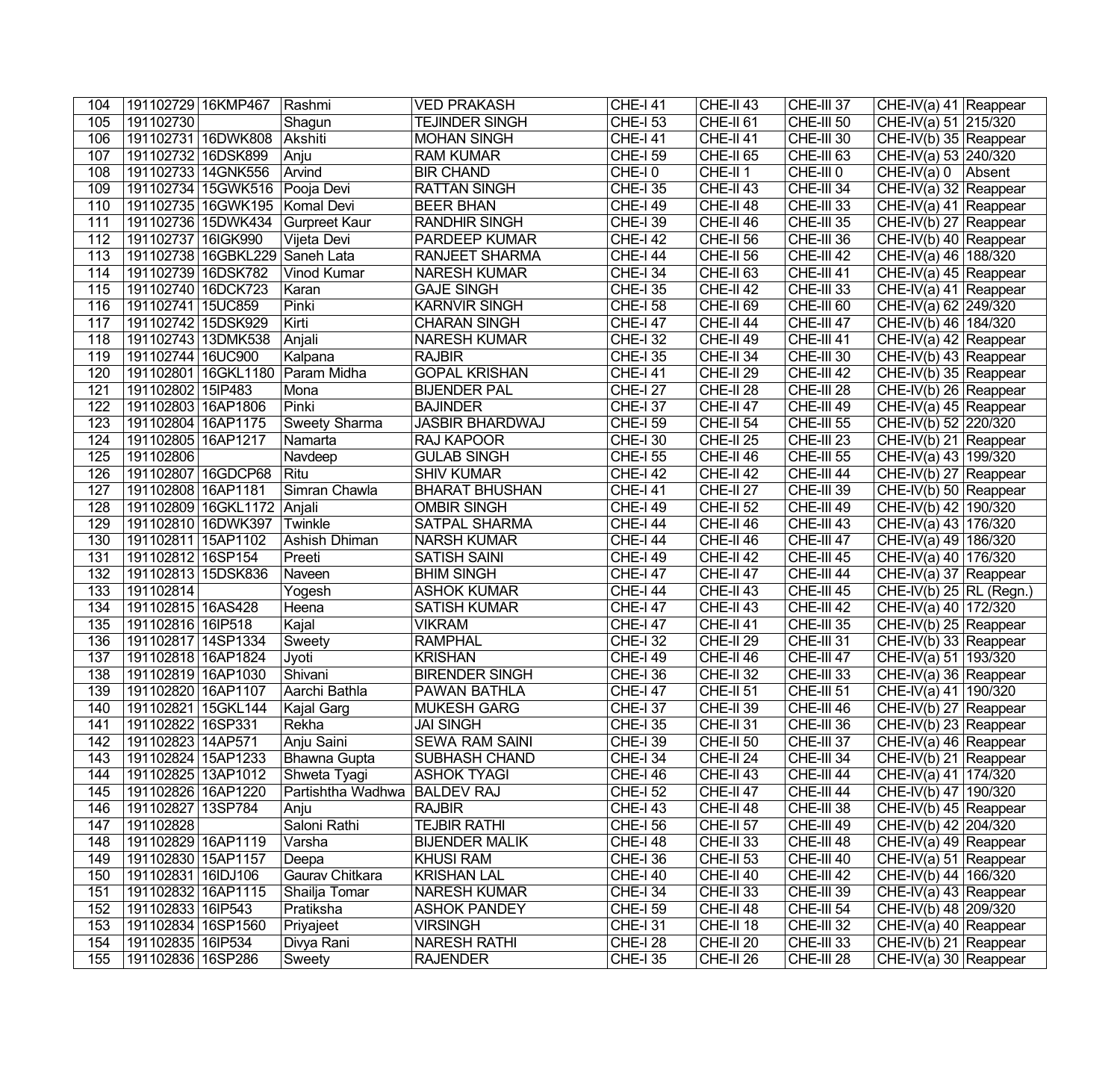| 156 | 191102837                       | Mansi Bansal       | PARVEEN KUMAR BANSAL         | $ $ CHE-I 42    | CHE-II <sub>45</sub> | CHE-III 41        | CHE-IV(b) $31$ RL (Regn.)           |  |
|-----|---------------------------------|--------------------|------------------------------|-----------------|----------------------|-------------------|-------------------------------------|--|
| 157 | 191102838 15AP1310              | Ankita             | <b>RAM MEHAR</b>             | $CHE-140$       | CHE-II <sub>29</sub> | CHE-III 28        | $CHE-IV(b)$ 33 Reappear             |  |
| 158 | 191102839 15AP1863              | Preeti             | <b>VINOD KUMAR</b>           | <b>CHE-I 23</b> | CHE-II <sub>42</sub> | CHE-III 27        | $CHE-IV(a)$ 30 Reappear             |  |
| 159 | 191102840 13AP1239              | Neha Ahlawat       | <b>RAVINDER</b>              | <b>CHE-I 38</b> | CHE-II <sub>29</sub> | CHE-III 46        | $CHE-IV(b)$ 47 Reappear             |  |
| 160 | 191102841 16IP521               | Dimple             | <b>MOHINDER KUMAR</b>        | <b>CHE-I 40</b> | CHE-II <sub>28</sub> | CHE-III 34        | CHE-IV(b) $25$ Reappear             |  |
| 161 | 191102842 12MAS121              | Monika             | <b>SATBIR SINGH</b>          | <b>CHE-I 32</b> | $CHE-II 27$          | CHE-III 27        | CHE-IV(a) 36 Reappear               |  |
| 162 | 191102843   16AP1841            | Diksha             | <b>DHARAMVIR</b>             | <b>CHE-I 29</b> | CHE-II 35            | CHE-III 33        | CHE-IV(b) 31 Reappear               |  |
| 163 | 191102844 14AMK154              | Pooja Rani         | <b>VEERBHAN</b>              | <b>CHE-I 40</b> | CHE-II 40            | CHE-III 39        | CHE-IV(a) 46 162/320                |  |
| 164 | 191102845 16PIJ726              | Sarika             | <b>RAJESH KUMAR</b>          | <b>CHE-I 47</b> | CHE-II 48            | CHE-III 43        | CHE-IV(b) 23 Reappear               |  |
| 165 | 191102846 16AP1152              | Anika Narwal       | <b>KRISHAN NARWAL</b>        | $CHE-I$ 44      | CHE-II 40            | CHE-III 48        | CHE-IV(a) $40 172/320$              |  |
| 166 | 191102847   16DAP607            | Ayushi             | <b>DHARAMPAL GARG</b>        | CHE-I 38        | CHE-II 43            | CHE-III 42        | $CHE-IV(a)$ 33 Reappear             |  |
| 167 | 191102848 16DAP606              | Pooja              | <b>ANIL KUMAR</b>            | $CHE-I$ 10      | CHE-II 10            | CHE-III 10        | CHE-IV(a) 10 Absent                 |  |
| 168 | 191102849 16SP193               | Kiran              | <b>BALJEET</b>               | <b>CHE-I 27</b> | CHE-II 32            | CHE-III 26        | CHE-IV(a) 24   Reappear             |  |
| 169 | 191102850 15DSK1082 Preeti Rani |                    | <b>HARVINDER KUMAR</b>       | $CHE-I 20$      | CHE-II <sub>22</sub> | CHE-III 29        | CHE-IV(a) 22 Reappear               |  |
| 170 | 191102851 16UC492               | Pooja Dhull        | <b>RAMESH DHULL</b>          | <b>CHE-I 32</b> | CHE-II 46            | CHE-III 49        | $CHE-IV(b)$ 45 Reappear             |  |
| 171 | 191102852 16AP1791              | Anshu Devi         | <b>DALBIR</b>                | <b>CHE-I 40</b> | CHE-II 44            | CHE-III 33        | CHE-IV(b) 41 Reappear               |  |
| 172 | 191102853 16AP1809              | Renu Sharma        | <b>JITENDER KUMAR SHARMA</b> | $CHE-I$ 39      | CHE-II 39            | CHE-III 30        | CHE-IV(a) 36 Reappear               |  |
| 173 | 191102854 16AP1045              | Anjali             | <b>MADAN LAL SHARMA</b>      | <b>CHE-I 37</b> | CHE-II 43            | $CHE-III$ 41      | CHE-IV(a) 42 Reappear               |  |
| 174 | 191102855 16GDCP49              | Jyoti              | <b>KRISHAN MALIK</b>         | <b>CHE-I 40</b> | CHE-II 45            | CHE-III 33        | CHE-IV(a) 31 Reappear               |  |
| 175 | 191102856 15AP1329              | Sonia Malik        | <b>PARVINDER</b>             | <b>CHE-I 31</b> | $CHE-II 40$          | CHE-III 44        | CHE-IV(b) 23 Reappear               |  |
| 176 | 191102857 12SP1640              | Sushila Rani       | <b>BHARAT SINGH</b>          | $CHE-I 27$      | CHE-II 18            | CHE-III 17        | CHE-IV(b) 18 Reappear               |  |
| 177 | 191102901 16MY543               | Karneet Kaur       | <b>MANINDER SINGH</b>        | <b>CHE-I 44</b> | CHE-II 57            | CHE-III 39        | CHE-IV(b) 43 183/320                |  |
| 178 | 191102902 16MY467               | Mehak              | <b>ANIL SETHI</b>            | <b>CHE-I 48</b> | CHE-II <sub>68</sub> | CHE-III 48        | CHE-IV(a) 54 218/320                |  |
| 179 | 191102903 16MY525               | Shivani Sharma     | <b>RAMESH SHARMA</b>         | $CHE-I$ 40      | CHE-II 44            | CHE-III 42        | CHE-IV(b) 44   167/320              |  |
| 180 | 191102904                       | Priyanka Khosla    | <b>NAGESH KHOSLA</b>         | <b>CHE-I 43</b> | CHE-II 15            | $CHE-III$ 42      | CHE-IV(a) 44   RL (Regn.)           |  |
| 181 | 191102905 16MY428               | Balraj Misra       | <b>SURENDER KUMAR</b>        | <b>CHE-I 42</b> | CHE-II <sub>51</sub> | CHE-III 40        | CHE-IV(a) 52 185/320                |  |
| 182 | 191102906 16MY443               | Harkeerat Kaur     | <b>JAGJEET SINGH</b>         | <b>CHE-I 58</b> | CHE-II <sub>61</sub> | CHE-III 61        | CHE-IV(a) 65 245/320                |  |
| 183 | 191102907 16IL406               | Kirna Devi         | <b>RAMESH KUMAR</b>          | $CHE-I$ 51      | CHE-II 49            | $CHE-III$ 42      | CHE-IV(b) 59 201/320                |  |
| 184 | 191102908 16DAP599              | Kanika             | <b>VED PARKASH</b>           | $CHE-I 47$      | CHE-II 53            | CHE-III 39        | CHE-IV(a) 50 189/320                |  |
| 185 | 191102909 16DAP682              | Sonam              | <b>RAVINDER</b>              | $CHE-149$       | CHE-II 59            | CHE-III 48        | CHE-IV(a) 45 201/320                |  |
| 186 | 191102910 16IL420               | <b>Tanu Mittal</b> | <b>NARESH KUMAR</b>          | <b>CHE-I 46</b> | CHE-II 50            | CHE-III 55        | CHE-IV(a) 51 202/320                |  |
| 187 | 191102911 16MY477               | Harsimran Kaur     | <b>JATINDER SINGH</b>        | <b>CHE-I 58</b> | CHE-II <sub>63</sub> | CHE-III 52        | $\overline{CHE}$ -IV(a) 61 234/320  |  |
| 188 | 191102912 16DA50                | Nisha Mehndiratta  | <b>SARWAN KUMAR</b>          | <b>CHE-I 39</b> | CHE-II 47            | CHE-III 41        | CHE-IV(a) 46 170/320                |  |
| 189 | 191102913 16DGY356              | Shiwani Devi       | <b>AASHISH KUMAR</b>         | <b>CHE-I 53</b> | CHE-II 57            | CHE-III 59        | CHE-IV(a) 60 229/320                |  |
| 190 | 191102914 15GC752               | Rishabh Kush       | <b>GULAB KUSH</b>            | <b>CHE-I 43</b> | CHE-II 38            | CHE-III 40        | $\overline{CHE}$ -IV(b) 43 Reappear |  |
| 191 | 191102915 16DGY426              | Sunaina            | <b>RAM KUMAR</b>             | <b>CHE-I 46</b> | CHE-II 44            | $CHE-III$ 44      | CHE-IV(a) 48 182/320                |  |
| 192 | 191102916 16GC643               | Sheetal            | <b>RAKESH KUMAR</b>          | $CHE-I$ 41      | $CHE-II 32$          | $CHE-III$ 33      | CHE-IV(b) 40 Reappear               |  |
| 193 | 191102917 16DGY358              | Sakshi             | <b>RAM KUMAR</b>             | <b>CHE-I 49</b> | CHE-II 48            | CHE-III 48        | CHE-IV(a) 51 196/320                |  |
| 194 | 191102918 16MY407               | Gaytri Rani        | <b>KRISHAN LAL</b>           | <b>CHE-I 43</b> | CHE-II <sub>52</sub> | CHE-III 46        | CHE-IV(a) 37 Reappear               |  |
| 195 | 191102919 16GC1025              | Muskan             | <b>SANJEEV GUPTA</b>         | <b>CHE-I 46</b> | CHE-II 45            | <b>CHE-III 45</b> | CHE-IV(b) 36 Reappear               |  |
| 196 | 191102920 16DGY364              | Shalu              | PRAVEEN KUMAR                | <b>CHE-I 48</b> | CHE-II 49            | CHE-III 55        | CHE-IV(a) 51 203/320                |  |
| 197 | 191102921 16DJY437              | Neeraj Saini       | <b>HAKAM SINGH</b>           | <b>CHE-I 43</b> | CHE-II 50            | CHE-III 43        | CHE-IV(a) 44   180/320              |  |
| 198 | 191102922 16DGY355              | Upasana            | <b>ASHOK KUMAR</b>           | <b>CHE-I 63</b> | CHE-II <sub>72</sub> | CHE-III 70        | CHE-IV(a) 67 272/320                |  |
| 199 | 191102923 16GC634               | Aarti Gouri        | <b>RAMKARAN</b>              | <b>CHE-I 30</b> | CHE-II 38            | CHE-III 36        | CHE-IV(b) 24 Reappear               |  |
| 200 | 191102924 16MY1320              | Bhavna             | <b>SURESH PAL</b>            | <b>CHE-I 45</b> | CHE-II 43            | CHE-III 45        | CHE-IV(b) 43   176/320              |  |
| 201 | 191102925 16DGY454              | Komal Rani         | <b>SANJAY KUMAR</b>          | <b>CHE-I 49</b> | CHE-II 58            | CHE-III 61        | CHE-IV(a) 53 221/320                |  |
| 202 | 191102926 16MY375               | Kanika             | <b>ASHWANI KUMAR</b>         | <b>CHE-I 58</b> | CHE-II <sub>63</sub> | CHE-III 57        | CHE-IV(a) 58 236/320                |  |
| 203 | 191102927 14DGY371              | Vandana            | <b>MADAN LAL KAMBOJ</b>      | <b>CHE-I 44</b> | CHE-II 48            | CHE-III 44        | CHE-IV(a) 46 182/320                |  |
| 204 | 191102928 16MY377               | Jyoti              | <b>RAJINDER KUMAR</b>        | <b>CHE-I 45</b> | CHE-II 48            | CHE-III 44        | CHE-IV(a) 43 180/320                |  |
| 205 | 191102929 16GCN704              | Nirmala            | <b>JAI SINGH</b>             | <b>CHE-I 33</b> | CHE-II 45            | CHE-III 45        | $\overline{CHE-IV(a) 41}$ Reappear  |  |
| 206 | 191102930 16MY389               | Shivani Dhiman     | <b>RAM KUMAR</b>             | <b>CHE-I 43</b> | <b>CHE-II 51</b>     | $CHE-III$ 47      | CHE-IV(a) 50 188/320                |  |
| 207 | 191102931 15MY84                | Pankaj Banderwal   | <b>GYAN CHAND</b>            | <b>CHE-I 46</b> | CHE-II 50            | CHE-III 50        | CHE-IV(a) 48 194/320                |  |
|     |                                 |                    |                              |                 |                      |                   |                                     |  |